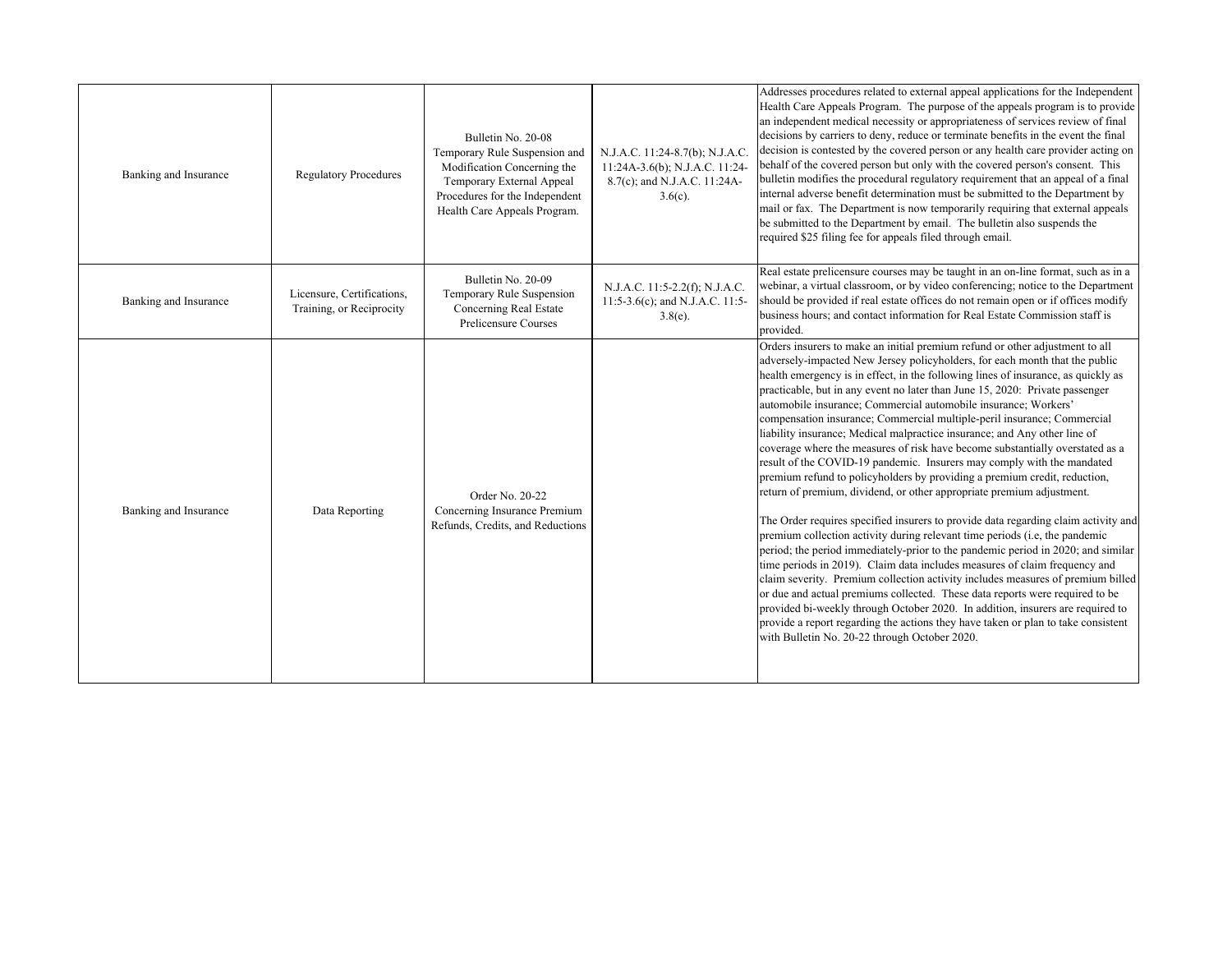| Banking and Insurance           | Testing                                               | Bulletin 20-24<br>Directive Concerning Heath<br>Entities Response to COVID-19                                 |                                                             | In order to continue to ensure that cost-sharing is not a barrier to consumers<br>receiving screening and testing for COVID-19 as testing procedures expand and<br>develop throughout New Jersey, and consistent with federal guidance<br>implementing the Families First Coronavirus Response Act and the Coronavirus<br>Aid, Relief, and Economic Security Act, the Department expanded the<br>requirements in Bulletin 20-03 to require carriers to cover, without cost-sharing,<br>without prior authorization or other medical management requirements, any<br>SARS-COV-2 molecular test authorized pursuant to the DOH standing order.<br>This requirement includes such testing, regardless of site as authorized by the<br>May 12, 2020 DOH Standing Order, described below, including tests<br>administered at any in or out-of-network community-based, county testing, or<br>private testing site, (including, but not limited to, in and out-of-network<br>hospitals, provider offices, urgent care centers, and pharmacies), and includes<br>items and services furnished to an individual during such visits that result in an<br>order for or administration of a SARS-COV-2 molecular test. |
|---------------------------------|-------------------------------------------------------|---------------------------------------------------------------------------------------------------------------|-------------------------------------------------------------|-------------------------------------------------------------------------------------------------------------------------------------------------------------------------------------------------------------------------------------------------------------------------------------------------------------------------------------------------------------------------------------------------------------------------------------------------------------------------------------------------------------------------------------------------------------------------------------------------------------------------------------------------------------------------------------------------------------------------------------------------------------------------------------------------------------------------------------------------------------------------------------------------------------------------------------------------------------------------------------------------------------------------------------------------------------------------------------------------------------------------------------------------------------------------------------------------------------|
| Banking and Insurance           | <b>Insurance Coverage</b>                             | Bulletin 21-01<br>Directive Concerning Coverage for<br>COVID-19 Immunizations                                 |                                                             | Provides guidance to all health insurance companies, health maintenance<br>organizations, health service corporations and other entities issuing health<br>benefits plans that there should not be any cost sharing, including but not limited<br>to copays, coinsurance and deductibles for qualifying coronavirus preventive<br>services (including immunizations) delivered by any in-network or out-of-<br>network health care providers.                                                                                                                                                                                                                                                                                                                                                                                                                                                                                                                                                                                                                                                                                                                                                               |
| Children and Families           | Electronic Procedures,<br>Inspections, or Evaluations | Temporary Rule Suspension and<br>Modification Concerning Child<br>Protection Visitation and Case<br>Plans     | N.J.A.C. 3A:12-1.1, -1.8, -2.1,<br>and -2.6-2.11, 3A:15-1.1 | Suspending the signature requirement for case plans and allowing caseworker<br>visits with clients to occur by video or telephone.                                                                                                                                                                                                                                                                                                                                                                                                                                                                                                                                                                                                                                                                                                                                                                                                                                                                                                                                                                                                                                                                          |
| Children and Families           | Electronic Procedures,<br>Inspections, or Evaluations | Temporary Rule Modification<br>related to the Address<br>Confidentiality Program                              | N.J.A.C. 3A:71-3.1                                          | Allows for verbal agreement of the applicant as documented by the agency<br>representative completing the application in place of applicant signature.                                                                                                                                                                                                                                                                                                                                                                                                                                                                                                                                                                                                                                                                                                                                                                                                                                                                                                                                                                                                                                                      |
| Civil Service Commission        | <b>COVID</b> Leave                                    | Temporary Rule Relaxation and<br>Modification of the Regulatory<br>Provisions Concerning Sick Leave           | N.J.A.C. 4A:6-1.3                                           | The temporary rule authorizes a limited form of COVID-19 Sick Leave and<br>COVID-19 Family Leave that exists separately and in addition to the current sick<br>leave entitlement.                                                                                                                                                                                                                                                                                                                                                                                                                                                                                                                                                                                                                                                                                                                                                                                                                                                                                                                                                                                                                           |
| Civil Service Commission        | Telework                                              | Temporary Rule Relaxation and<br>Modification of the Regulatory<br>Provisions Concerning Flextime<br>Programs | N.J.A.C. 4A:6-2.6                                           | The temporary rule authorizes a limited form of telework.                                                                                                                                                                                                                                                                                                                                                                                                                                                                                                                                                                                                                                                                                                                                                                                                                                                                                                                                                                                                                                                                                                                                                   |
| Community Affairs               | Telework                                              | Temporary Rule Concerning<br>Remote Public Meetings                                                           | N.J.A.C. 5:39-1.1                                           | Allows a local public body to conduct remote public meetings during a declared<br>emergency.                                                                                                                                                                                                                                                                                                                                                                                                                                                                                                                                                                                                                                                                                                                                                                                                                                                                                                                                                                                                                                                                                                                |
| Economic Development Authority  | Telework                                              | Temporary Rule Waivers<br>April 14, 2020                                                                      |                                                             | Concerning Full-Time Employee Definition                                                                                                                                                                                                                                                                                                                                                                                                                                                                                                                                                                                                                                                                                                                                                                                                                                                                                                                                                                                                                                                                                                                                                                    |
| Education                       | Special Education                                     | Temporary Rule Modification                                                                                   | N.J.A.C. 6A:14                                              | Permitting school districts or other educational agencies to deliver related<br>services to students with disabilities through the use of telehealth and<br>telemedicine, electronic communications, virtual, remote or other online<br>platforms.                                                                                                                                                                                                                                                                                                                                                                                                                                                                                                                                                                                                                                                                                                                                                                                                                                                                                                                                                          |
| <b>Environmental Protection</b> | Medical Waste                                         | Temporary Rule Modification<br>Concerning Regulated Medical<br>Waste                                          | N.J.A.C. 7:26-3A.1                                          | Exempts generators of regulated medical waste that is related to COVID-19 (e.g.<br>waste from non-traditional vaccination sites) from DEP's registration process.                                                                                                                                                                                                                                                                                                                                                                                                                                                                                                                                                                                                                                                                                                                                                                                                                                                                                                                                                                                                                                           |
| <b>Environmental Protection</b> | <b>Regulatory Procedures</b>                          | Temporary Rule Modification<br>Human Crematory Operation                                                      | N.J.A.C. 7:27-11                                            | Waiver of any permitted daily hourly operating limits for human crematories as<br>necessary to satisfy increased service needs.                                                                                                                                                                                                                                                                                                                                                                                                                                                                                                                                                                                                                                                                                                                                                                                                                                                                                                                                                                                                                                                                             |
| Health                          | Resumption of Services at<br>Health Care Facilities   | Executive Directive 22-001<br>January 10, 2022                                                                |                                                             | COVID-19 Related Health and Safety Requirements for the Reopening of New<br>Jersey Pediatric Medical Day Care Facilities.                                                                                                                                                                                                                                                                                                                                                                                                                                                                                                                                                                                                                                                                                                                                                                                                                                                                                                                                                                                                                                                                                   |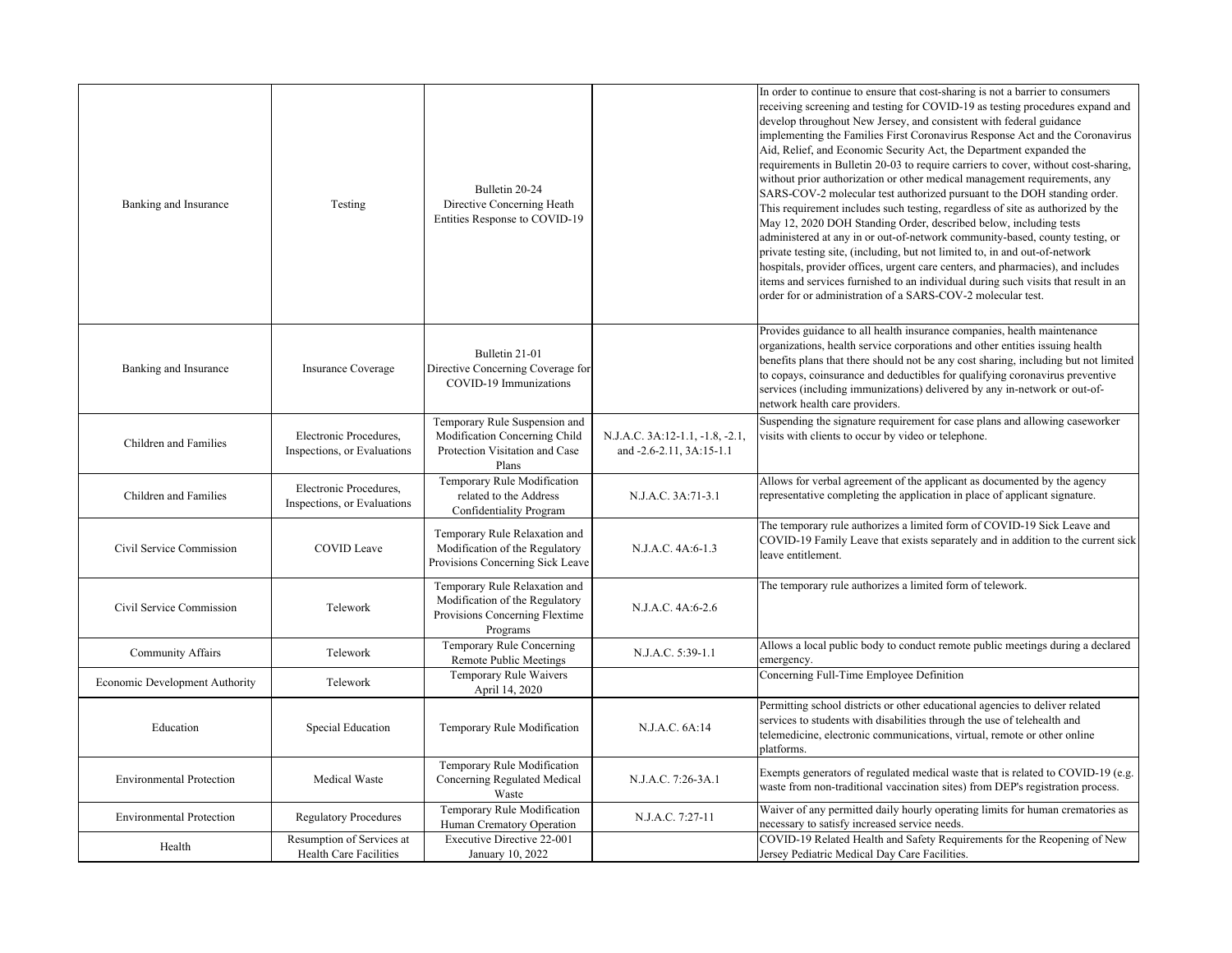| Health | Licensure, Certifications,<br>Training, or Reciprocity | Temporary Rule Modification<br>April 15, 2020                                                                                                                           |                                 | Temporary Waiver of Examination Deadline for Certified Medication Aides                                                                                                                                                                                                |
|--------|--------------------------------------------------------|-------------------------------------------------------------------------------------------------------------------------------------------------------------------------|---------------------------------|------------------------------------------------------------------------------------------------------------------------------------------------------------------------------------------------------------------------------------------------------------------------|
| Health | <b>Opioid Treatment Programs</b>                       | Temporary Rule<br>Waiver/Modification Concerning<br>Eligiblity for Take-Home<br>Medication<br>May 8, 2020                                                               | N.J.A.C. 10:161B-11.10          | Permitting Opioid Treatment Program (OTP) facilities to provide medication to<br>clients at locations other than the location listed on their OTP facility license, in<br>accordance with guidance issued by the Drug Enforcement Agency (DEA078) on<br>April 7, 2020. |
| Health | Elective and Invasive<br>Procedures                    | Temporary Rule<br>Waiver/Modification Concerning<br>Utilization Criteria for Invasive<br>Cardiac Diagnostic Facilities and<br>Cardiac Surgical Centers<br>March 4, 2021 | N.J.A.C. 8:33E-1.4 and -2.3     | Waiving minimum volume requirements for existing invasive cardiac diagnostic<br>facilities, cardiac surgical centers, and physicians practicing at these centers and<br>facilities.                                                                                    |
| Health | Infection Prevention and<br>Control                    | Health Facilities Waiver<br>Concerning Infection Prevention<br>and Control of COVID-19 in<br>Assisted Living Residence<br>April 4, 2020                                 | N.J.A.C. 8:36                   | Requiring infection prevention and control measures be implemented by assisted<br>living residences.                                                                                                                                                                   |
| Health | <b>Outbreak Notifications</b>                          | Health Facilities Waiver<br>Concerning Notification of a<br>Contagious Disease Outbreak<br>April 4, 2020                                                                | N.J.A.C. 8:36, 37, 39, and 42   | Requiring notification of residents, residents' families, visitors, and staff in the<br>event of a contagious disease outbreak in a facility.                                                                                                                          |
| Health | Visitation, Admission, Support<br>Person Protocols     | Executive Directive No. 21-012<br>November 24, 2021                                                                                                                     | N.J.A.C. 8:36, 37, 39, and 43   | Resumption of Services in all Long-Term Care Facilities                                                                                                                                                                                                                |
| Health | Telehealth                                             | Waiver Concerning Telehealth<br>April 17, 2020                                                                                                                          | N.J.A.C. 8:36, 37, 39, and 43D  | Waiving requirements for on-site examinations or in-office visits and permitting<br>telemedicine for residents of health care facilities under certain conditions.                                                                                                     |
| Health | Capacity and Staffing                                  | Health Facilities Waiver For<br>Licensed Inpatient Facilities<br>March 13, 2020                                                                                         | N.J.A.C. 8:36, 39, 43G, and 43H | Temporary operational waivers for the following requirements: exceeding<br>licensed bed capacity; bed additions requiring prior Certificate of Need approval;<br>physical space requirements; or staff qualifications requirements.                                    |
| Health | Licensure, Certifications,<br>Training, or Reciprocity | Temporary Rule<br>Waiver/Modification Concerning<br>Certification for Certified<br><b>Medication Aides</b><br>January 12, 2021                                          | N.J.A.C. 8:36-9.2               | Extending the expiration date and recertification requirements for Certified<br>Medication Aides.                                                                                                                                                                      |
| Health | Licensure, Certifications,<br>Training, or Reciprocity | Temporary Rule<br>Waiver/Modification Concerning<br>Certification for Certified<br><b>Medication Aides</b><br>January 12, 2021                                          | N.J.A.C. 8:39-43                | Extending the expiration date of certifications issued to Certified Nurses Aides<br>and Certified Nurses Aide candidates.                                                                                                                                              |
| Health | Licensure, Certifications,<br>Training, or Reciprocity | Temporary Rule<br>Waiver/Modification Concerning<br>Nurse Aide Competency<br>April 15, 2020                                                                             | N.J.A.C. 8:39-43.1              | Temporarily permitting personal care assistants and certified medical assistants<br>to function in the role of a certified nurse aide in licensed long-term care facilities<br>within New Jersey under certain conditions.                                             |
| Health | Licensure, Certifications,<br>Training, or Reciprocity | Blanket Waiver for Home Health<br>Agency Licensing Standards<br>April 24, 2020                                                                                          | N.J.A.C. 8:42                   | Waiving any provisions that are more stringent than the requirements relaxed or<br>modified in waivers and guidance issued by CMS on or after March 23, 2020.                                                                                                          |
| Health | Home Health/Hospice                                    | Health Facilities Waiver for Home<br>Health Agencies and Hospice<br>Facilities<br>March 13, 2020                                                                        | N.J.A.C. 8:42 and 42C           | Temporary operational waivers for the following services: providing home health<br>services to patients outside of the approved license/CN geography; or providing<br>hospice services to patients outside the hospice service area.                                   |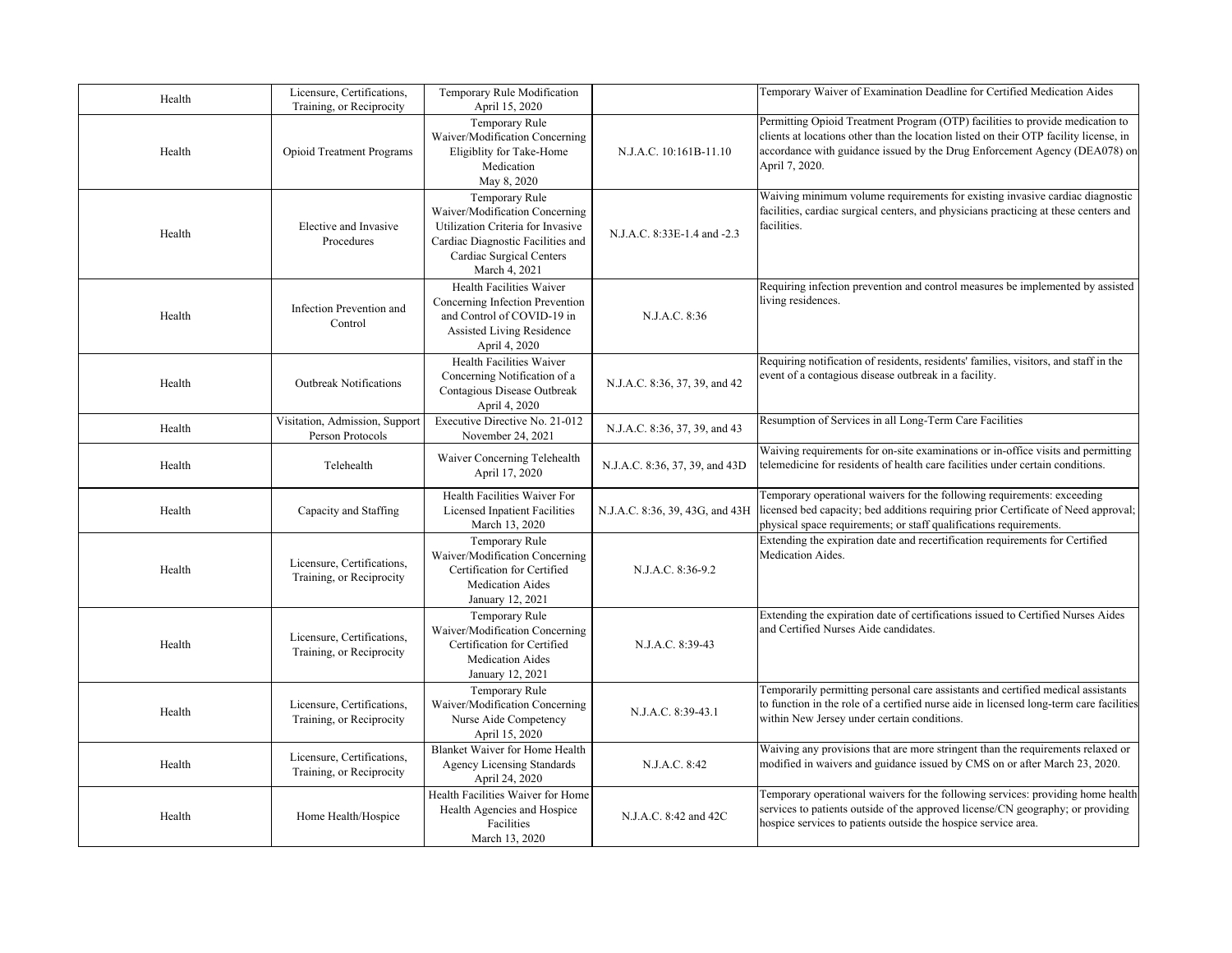| Health | Licensure, Certifications,<br>Training, or Reciprocity | <b>Blanket Waiver for Hospice</b><br>Licensing Standards<br>April 23, 2020                                             | N.J.A.C. 8:42C                                               | Waiving any provisions that are more stringent than the requirements relaxed or<br>modified in waivers and guidance issued by CMS on or after March 23, 2020.                                                                                                                                                                                                        |
|--------|--------------------------------------------------------|------------------------------------------------------------------------------------------------------------------------|--------------------------------------------------------------|----------------------------------------------------------------------------------------------------------------------------------------------------------------------------------------------------------------------------------------------------------------------------------------------------------------------------------------------------------------------|
| Health | Capacity and Staffing                                  | Health Facilities Waiver for<br>Ambulatory Care, Adult, and<br>Pediatric Care Facilities<br>March 13, 2020             | N.J.A.C. 8:434A, 43F, and 43J                                | Temporary operational waivers for the following requirements: physical space or<br>staff qualifications.                                                                                                                                                                                                                                                             |
| Health | Licensure, Certifications,<br>Training, or Reciprocity | Waiver Concerning Advance<br>Practice Nurses and Certified<br>Registered Nurse Anesthesists<br>April 17, 2020          | N.J.A.C. 8:43A-12.5(a)2i, 3i, and<br>$(d)$ 2i and 43G-2.8(a) | Waiving joint protocol and supervision requirements for Advance Practice<br>Nurses and Certified Registered Nurse Anesthesists.                                                                                                                                                                                                                                      |
| Health | Mobile Ambulatory Care                                 | Temporary Rule<br>Waiver/Modification Concerning<br>Mobile Vans<br>December 10, 2020                                   | N.J.A.C. 8:43A-23.3                                          | Ambulatory care mobile van operations can add additional service locations<br>without first obtaining Department approval, will not be required to adhere to<br>their Department authorized service schedule for their currently authorized<br>mobile vans or submit a service schedule to the Department prior to deploying a<br>mobile van to a specific location. |
| Health | Staffing                                               | Temporary Rule Modification and<br><b>Suspension Concerning Dialysis</b><br>Staffing<br>April 17, 2020                 | N.J.A.C. 8:43A-24.7(c) and (d)                               | Relaxes the staff-to-patient ratio requirements and requires outpatient dialysis<br>providers to instead adhere to the federal Centers for Medicare & Medicaid<br>Services (CMS) rules with regards to staffing.                                                                                                                                                     |
| Health | Capacity and Staffing                                  | Temporary Waivers Concerning<br>Hospitals<br>April 7, 2020                                                             | N.J.A.C. 8:43G-11, -11A, -17.1.<br>and $-20$                 | Issuing the following waivers for hospitals: nurse staffing levels; pre-employment<br>requirements; discharge planning requirements; and caregivers.                                                                                                                                                                                                                 |
| Health | Licensure, Certifications,<br>Training, or Reciprocity | Health Facilities Waiver<br>Concerning Acute Care Hospitals<br>Credentials<br>March 26, 2020                           | $N.J.A.C. 8:43G-16.1(b)-(e)$                                 | Permitting acute care hospitals to substitute the credentialing standards of the<br>hospital's accrediting body instead of the credentialing requirements at N.J.A.C.<br>$8:43G-16.1(b)-(e)$ .                                                                                                                                                                       |
| Health | Respiratory Equipment                                  | Temporary Rule<br>Waiver/Modification Concerning<br>Respiratory Care Supplies and<br>Equipment<br>May 8, 2020          | N.J.A.C. 8:43G-31.11                                         | Waiving certain criteria for the maintenance of respiratory care equipment, which<br>includes ventilators, in hospitals.                                                                                                                                                                                                                                             |
| Health | Licensure, Certifications,<br>Training, or Reciprocity | Temporary Rule<br>Waiver/Modification Concerning<br>Nurse Aides Licensing<br>December 10, 2020                         | N.J.A.C. 8:43I-2.9(c)                                        | Extending the expiration date of criminal background clearance notifications<br>issued to Certified Nurses Aides and Certified Nurses Aide candidates.                                                                                                                                                                                                               |
| Health | Testing                                                | Temporary Rule<br>Waiver/Modification Concerning<br>Collection Stations and Patient<br>Service Centers<br>June 5, 2020 | N.J.A.C. 8:44-2.14 and 45-1.3                                | Allowing New Jersey licensed clinical laboratories may open affiliated collection<br>stations to collect specimens for COVID-19 testing without completing the<br>collection station licensing process or payin the required fee.                                                                                                                                    |
| Health | Licensure, Certifications,<br>Training, or Reciprocity | Temporary Rule Waiver,<br>Modification, and Suspension<br>Concerning Continuing Education<br>October 4, 2021           | N.J.A.C. 8:7-1.11, -1.12, -1.13,<br>and -1.17                | Waiving the continuing education requirements for licensed active health officers<br>and registered environmental health specialist if they satisfy all other licensure<br>requirements.                                                                                                                                                                             |
| Health | Testing                                                | <b>Executive Directive 20-003</b><br>March 19, 2020                                                                    |                                                              | Authorization for Members of the Healthcare Provider Community to Conduct<br>COVID-19 Testing through Swabbing.                                                                                                                                                                                                                                                      |
| Health | Licensure, Certifications,<br>Training, or Reciprocity | Executive Directive 20-004<br>March 27, 2020                                                                           |                                                              | Authorization for Long-Term Care Facilities to Hire Out-of-State Certified Nurse<br>Aides.                                                                                                                                                                                                                                                                           |
| Health | Licensure, Certifications,<br>Training, or Reciprocity | Executive Directive 20-005<br>March 31, 2020                                                                           |                                                              | Authorization for Assisted Living Facilities, Assisted Living Programs and<br>Comprehensive Personal Care Homes to Hire Out-of-State Certified Nurse<br>Aides.                                                                                                                                                                                                       |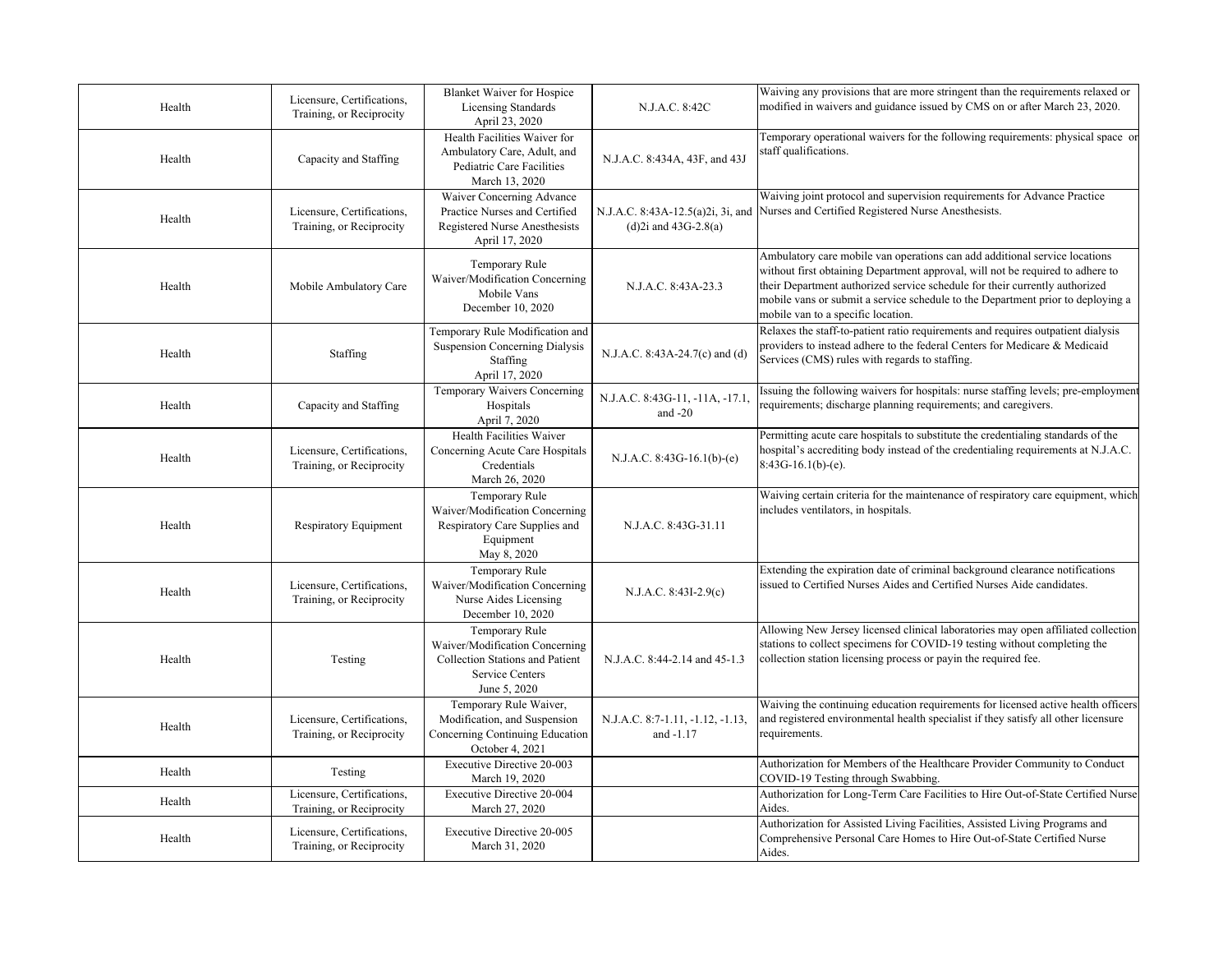| Health | Resource Allocation                                 | <b>Executive Directive 20-006</b><br>Revised December 16, 2020                                   | Implementation of Allocation Policies.                                                                                                                                                                                                                                                                                                                                                                                                                                                                          |
|--------|-----------------------------------------------------|--------------------------------------------------------------------------------------------------|-----------------------------------------------------------------------------------------------------------------------------------------------------------------------------------------------------------------------------------------------------------------------------------------------------------------------------------------------------------------------------------------------------------------------------------------------------------------------------------------------------------------|
| Health | Resource Allocation                                 | <b>Allocation Policy</b>                                                                         | Policy setting forth Allocation of Critical Care Resources During a Public Health<br>Emergency                                                                                                                                                                                                                                                                                                                                                                                                                  |
| Health | Capacity                                            | Executive Directive 20-007<br>April 11, 2020                                                     | Authorization for New Jersey's Level I Trauma Centers to Coordinate Regional<br>Efforts Related to COVID-19 Surge Planning & Expanding Hospital Bed<br>Capacity.                                                                                                                                                                                                                                                                                                                                                |
| Health | <b>Respiratory Equipment</b>                        | Executive Directive 20-008<br>April 14, 2020                                                     | Authorization for Health Care Facilities to Add Ventilator Beds.                                                                                                                                                                                                                                                                                                                                                                                                                                                |
| Health | Health Provider Registry                            | Executive Directive 20-011<br>April 28, 2020                                                     | Establishment of the Emergency Health Care Provider Registry.                                                                                                                                                                                                                                                                                                                                                                                                                                                   |
| Health | Testing                                             | Executive Directive 20-012<br>May 12, 2020                                                       | Issuance of Standing Order for COVID-19 Testing.                                                                                                                                                                                                                                                                                                                                                                                                                                                                |
| Health | Testing                                             | Standing Order for COVID-19<br>Testing Control No. 2020-01<br>May 12, 2020                       | Provides for a standing order allowing individuals to undergo testing for SARS-<br>COV-2, the virus that causes COVID-19, without a prescription, subject to the<br>terms of such standing order.                                                                                                                                                                                                                                                                                                               |
| Health | Elective and Invasive                               | Executive Directive 20-016                                                                       | COVID-19 Protocols for Ambulatory Surgery Centers Resuming Elective<br>Surgery and Invasive Diagnostic Procedures.                                                                                                                                                                                                                                                                                                                                                                                              |
| Health | Procedures<br>Elective and Invasive<br>Procedures   | Revised June 16, 2021<br><b>Executive Directive 20-018</b><br>Revised June 16, 2021              | COVID-19 Protocols for Hospitals Resuming Elective Surgery and Invasive<br>Diagnostic Procedures.                                                                                                                                                                                                                                                                                                                                                                                                               |
| Health | Visitation, Admission, Support<br>Person Protocols  | Executive Directive 20-020<br>Revised October 21, 2020                                           | Support Persons in Labor and Delivery Settings.                                                                                                                                                                                                                                                                                                                                                                                                                                                                 |
| Health | PPE                                                 | Executive Directive 20-027<br>August 24, 2020                                                    | Hospital Personal Protective Equipment Stockpiles                                                                                                                                                                                                                                                                                                                                                                                                                                                               |
| Health | Testing                                             | Executive Directive 20-033<br>November 30, 2020                                                  | Point of Care Testing at Long-Term Care Facilities                                                                                                                                                                                                                                                                                                                                                                                                                                                              |
| Health | Testing                                             | Executive Directive 20-034<br>December 2, 2020                                                   | Standing Order for Testing at Long-Term Care Facilities                                                                                                                                                                                                                                                                                                                                                                                                                                                         |
| Health | Testing                                             | Standing Order for COVID-19<br>Testing as to Long-Term Care<br>Facilities<br>Control No. 2020-02 | Authorizes residents, staff, and visitors of a nursing home, assisted living<br>residence, dementia care home, comprehensive personal care home, and<br>residential health care facility licensed pursuant to P.L 1971, c. 136 (N.J.S.A.<br>26:2H-1 et seq.); and state Developmental Centers as listed in N.J.S.A. 30:1-7<br>(collectively, "covered facilities") to undergo testing for SARS-COV-2, the virus<br>that causes COVID-19, without a prescription, subject to the terms of the<br>standing order. |
| Health | Vaccinations                                        | Executive Directive 20-035<br>Revised December 15, 2020                                          | New Jersey Vaccine Education and Prioritization Plan Pursuant to N.J.S.A.<br>26:13-23; New Jersey Interim COVID-19 Vaccination Plan v.2                                                                                                                                                                                                                                                                                                                                                                         |
| Health | Vaccinations                                        | Executive Directive 20-037<br>Revised June 16, 2021                                              | Authorization for Members of the Healthcare Provider Community to Conduct<br>COVID-19 Vaccination Administration.                                                                                                                                                                                                                                                                                                                                                                                               |
| Health | Vaccinations                                        | Executive Directive 21-002<br>April 14, 2021                                                     | Authorization for General Hospitals and Ambulatory Care Facilities Licensed for<br>Primary Care to Conduct COVID-19 Vaccination Administration Outside of the<br>Licensed Site.                                                                                                                                                                                                                                                                                                                                 |
| Health | Restrictions                                        | Executive Directive 21-005<br>May 28, 2021                                                       | Rescinding Executive Directives and Lifting Certain COVID-19 Restrictions;<br>Updated Guidance for: Indoor Dining; Pools and Aquatic Facilities; High Touch<br>Amusements; Body Art and Tanning Facilities; Gyms and Fitness Centers.                                                                                                                                                                                                                                                                           |
| Health | Visitation, Admission, Support<br>Person Protocols  | Executive Directive 21-006<br>June 15, 2021                                                      | Expansion of Attendance at Programs of All-Inclusive Care for the Elderly.                                                                                                                                                                                                                                                                                                                                                                                                                                      |
| Health | Resumption of Services at<br>Health Care Facilities | Executive Directive 21-007<br>Revised June 14, 2021                                              | COVID-19 Related Health and Safety Requirements for the Reopening of New<br>Jersey Adult Day Health Services Facilities.                                                                                                                                                                                                                                                                                                                                                                                        |
| Health | Data Reporting                                      | Executive Directive 21-009<br>July 26, 2021                                                      | Expanded Access to COVID-19 NJIIS Reports for LINCS Agencies and Local<br>Health Departments.                                                                                                                                                                                                                                                                                                                                                                                                                   |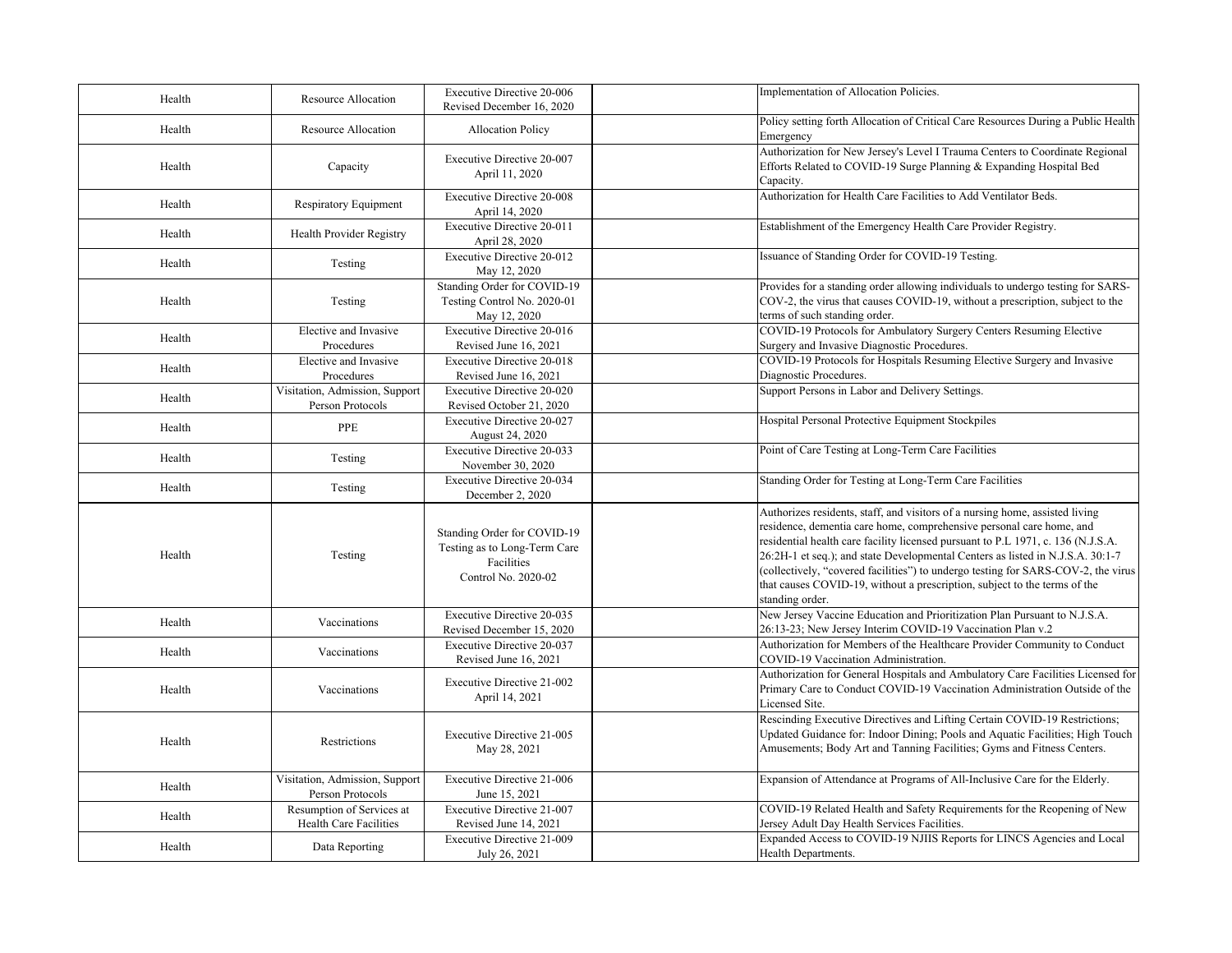| Health                              | Visitation, Admission, Support<br>Person Protocols     | <b>Emergency Conditional</b><br>Curtailment of Admissions Order<br>April 13, 2020            |                                     | Ordering the immediate curtailment admissions for any health care facility<br>unable to effectively cohort its residents in accordance with the minimum<br>requirements set forth therein.                                                                                                        |
|-------------------------------------|--------------------------------------------------------|----------------------------------------------------------------------------------------------|-------------------------------------|---------------------------------------------------------------------------------------------------------------------------------------------------------------------------------------------------------------------------------------------------------------------------------------------------|
| Health                              | Visitation, Admission, Support<br>Person Protocols     | Memorandum Regarding Support<br>Person(s) for a Patient with a<br>Disability<br>May 12, 2020 |                                     | Requiring hospitals to allow a designated support person to be with the disabled<br>patient, in both the emergency room and during hospitalization, regardless of the<br>reason for the hospitalization, for patients for whom a support person has been<br>determined to be medically necessary. |
| Health                              | Licensure, Certifications,<br>Training, or Reciprocity | Memorandum Regarding<br>Temporary Feeding Assistant<br>Training<br>May 21, 2020              |                                     | Recognizing a one-hour online training course developed by the American<br>Health Care Association and the National Center for Assisted Living for<br>temporary feeding assistants to meet the training requirements.                                                                             |
| Health                              | Licensure, Certifications,<br>Training, or Reciprocity | <b>EMS</b> Waiver                                                                            |                                     | <b>BLS</b> Crewmember Requirements                                                                                                                                                                                                                                                                |
| Health                              | Licensure, Certifications,<br>Training, or Reciprocity | <b>EMS</b> Waiver                                                                            |                                     | MICU Crewmember Requirements                                                                                                                                                                                                                                                                      |
| Health                              | Licensure, Certifications,<br>Training, or Reciprocity | <b>EMS</b> Waiver                                                                            |                                     | <b>SCTU Crewmember Requirements</b>                                                                                                                                                                                                                                                               |
| Health                              | Licensure, Certifications,<br>Training, or Reciprocity | <b>EMS</b> Waiver                                                                            |                                     | ALS Triage to Home                                                                                                                                                                                                                                                                                |
| Health                              | Licensure, Certifications,<br>Training, or Reciprocity | <b>EMS</b> Waiver                                                                            |                                     | <b>BLS</b> Triage to Home                                                                                                                                                                                                                                                                         |
| Health                              | Licensure, Certifications,<br>Training, or Reciprocity | <b>EMS</b> Waiver                                                                            |                                     | Expired EMT Re-Entry                                                                                                                                                                                                                                                                              |
| Health                              | Licensure, Certifications,<br>Training, or Reciprocity | <b>EMS</b> Waiver                                                                            |                                     | <b>Expired Paramedic Re-Entry</b>                                                                                                                                                                                                                                                                 |
| Health                              | Licensure, Certifications,<br>Training, or Reciprocity | <b>EMS</b> Waiver                                                                            |                                     | Recertification of Inactive Paramedics                                                                                                                                                                                                                                                            |
| Health                              | Licensure, Certifications,<br>Training, or Reciprocity | <b>EMS</b> Waiver                                                                            |                                     | <b>EMT</b> Reciprocity                                                                                                                                                                                                                                                                            |
| Health                              | Licensure, Certifications,<br>Training, or Reciprocity | <b>EMS</b> Waiver                                                                            |                                     | MAV and BLS Ambulance Service PPE Requirements                                                                                                                                                                                                                                                    |
| Health                              | <b>Mitigation Protocols</b>                            | Executive Directive 21-003<br>April 28, 2021                                                 |                                     | Youth Camp Requirements                                                                                                                                                                                                                                                                           |
| Health                              | <b>Mitigation Protocols</b>                            | Guidance<br>June 9, 2021                                                                     |                                     | Youth Summer Camp Guidance                                                                                                                                                                                                                                                                        |
| Health                              | <b>Mitigation Protocols</b>                            | Executive Directive 21-004<br>May 26, 2021                                                   |                                     | Child Care Standards                                                                                                                                                                                                                                                                              |
| Health                              | Licensure, Certifications,<br>Training, or Reciprocity | Temporary Waiver of<br>Requirements for Nurse Aide<br>Certification<br>April 29, 2020        |                                     | Temporary Waiver of Requirements for Nurse Aid Certification                                                                                                                                                                                                                                      |
| Health                              | Licensure, Certifications,<br>Training, or Reciprocity | Executive Directive 20-002 March<br>17, 2020                                                 |                                     | Authorization for Paramedics to Work in Hospital Setting                                                                                                                                                                                                                                          |
| Health                              |                                                        | <b>Executive Directive 20-009</b><br>April 16, 2020                                          |                                     | Allows one paramedic to report to scene to assist with a death pronouncement                                                                                                                                                                                                                      |
| Housing and Mortgage Finance Agency | Counseling Services                                    | Resolution                                                                                   |                                     | Expansion of the Foreclosure Mediation Assistance Program.                                                                                                                                                                                                                                        |
| Human Services                      | Telehealth                                             | Temporary Rule Modification and<br>Guidance Concerning Telehealth<br>for Various Services    | 10:37F; 10:37J; 10:161A;<br>10:161B | N.J.A.C. 10:37A; 10:37B; 10:37E; Allows the use of telehealth for various services                                                                                                                                                                                                                |
| Human Services                      | <b>Regulatory Procedures</b>                           | Temporary Rule Modification                                                                  | N.J.A.C. 10:162-1.1 et seq          | Waiver of certain Intoxicated Driver Program rules to provide scheduling<br>flexibility and online classes.                                                                                                                                                                                       |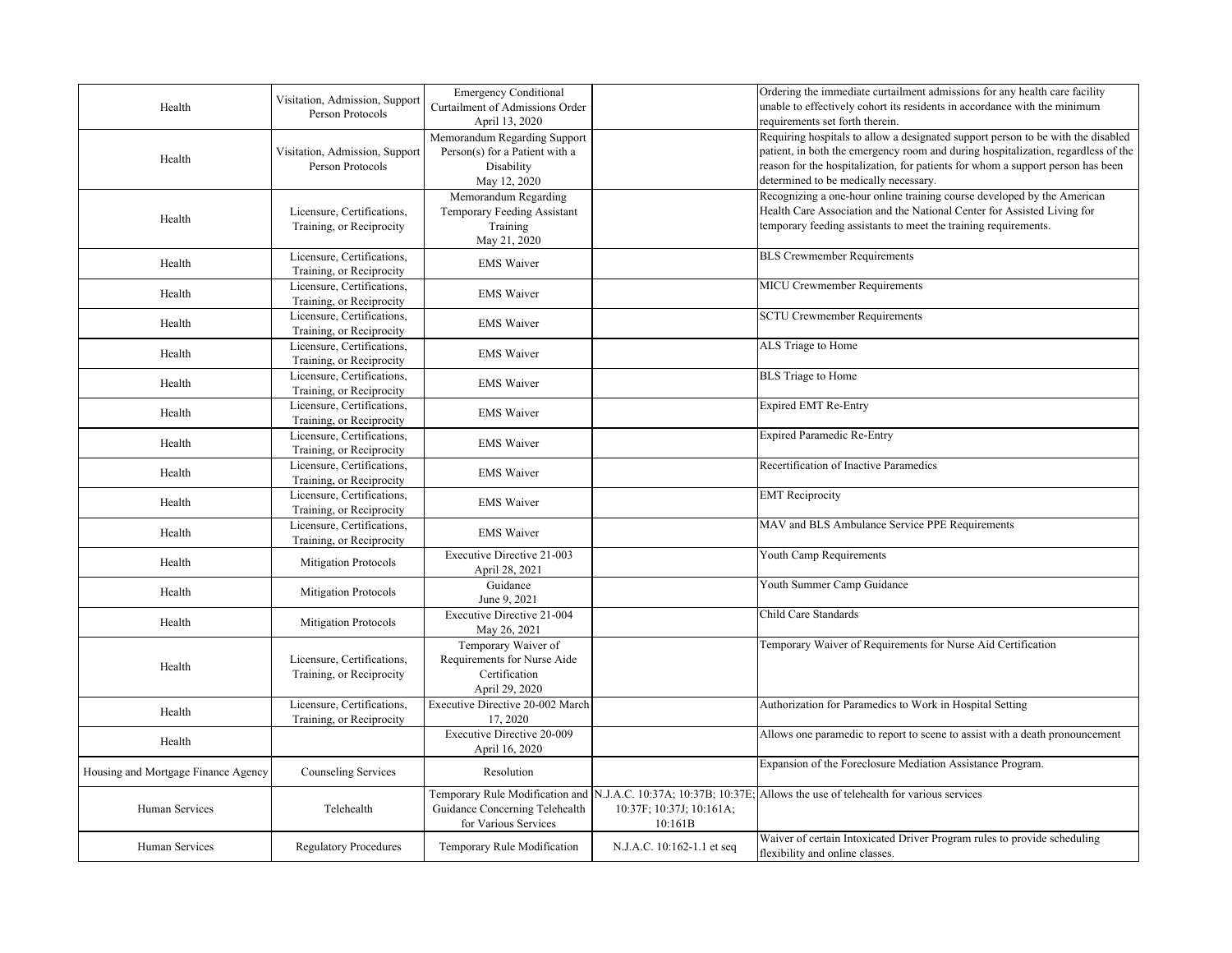| Human Services                                                | Electronic Procedures,<br>Inspections, or Evaluations  | Temporary Rule Modification                                        | N.J.A.C. 10:167A-1.27(j)(4) and<br>$167C-1.25(j)(3)$                          | Waiver of regulations requiring in-person signatures to obtain prescription drugs.                                                                                                                                                                                                                                                                                                                                                                                                                               |
|---------------------------------------------------------------|--------------------------------------------------------|--------------------------------------------------------------------|-------------------------------------------------------------------------------|------------------------------------------------------------------------------------------------------------------------------------------------------------------------------------------------------------------------------------------------------------------------------------------------------------------------------------------------------------------------------------------------------------------------------------------------------------------------------------------------------------------|
| Human Services                                                | Testing                                                | Temporary Rule Modification                                        | N.J.A.C. 10:49-9.1, 51-1.12, 54-<br>4.2, 58A-1.6, and 66-1.7                  | Waiver of co-payments for COVID testing, testing visits, and testing-related<br>services.                                                                                                                                                                                                                                                                                                                                                                                                                        |
| Human Services                                                | Regulatory Flexibility                                 | Temporary Rule Modification                                        | N.J.A.C. 10:51-1.15, -1.16, -1.19,<br>1.25, -2.1, 167A-1.20, and<br>167C-1.18 | Waiver allowing early prescription refills and dispensing of 90-day supply of<br>drugs.                                                                                                                                                                                                                                                                                                                                                                                                                          |
| Human Services                                                | Regulatory Flexibility                                 | Temporary Rule Modification                                        | N.J.A.C. 10:90-6.1 et seq                                                     | Waiver of certain Emergency Assistance rules; 6-month penalty for causing your<br>own homelessness; termination of EA after 12 months; EA service plan<br>requirements.                                                                                                                                                                                                                                                                                                                                          |
| Human Services                                                | Deadlines Extensions                                   | Temporary Rule Modification                                        | N.J.A.C. 10:15-4.2 and -6.6                                                   | Waiver extending time period by which recipients of child care need to recertify<br>their eligibility.                                                                                                                                                                                                                                                                                                                                                                                                           |
| Law and Public Safety, Division of<br><b>Consumer Affairs</b> | Licensure, Certifications,<br>Training, or Reciprocity | Administrative Order and Waiver<br>DCA-AO-2020-04<br>DCA-W-2020-07 |                                                                               | Mortuary Science - Temporary modification permits interns registered with the<br>State Board of Mortuary Science who are engaged in learning the practice of<br>mortuary science under the supervision of a licensed practitioner to be present at<br>the time of disposition in lieu of a licensed practitioner.                                                                                                                                                                                                |
| Law and Public Safety, Division of<br><b>Consumer Affairs</b> | Licensure, Certifications,<br>Training, or Reciprocity | Administrative Order and Waiver<br>DCA-AO-2021-10<br>DCA-W-2021-06 |                                                                               | Board of Cosmetology and Hairstyling - Allows the Board of Cosmetology and<br>Hairstyling to issue temporary permits to applicants for licensure as teachers and<br>waives the temporary permit fee. Applicants who have taken and failed the<br>practical examination are not eligible for a temporary permit.                                                                                                                                                                                                  |
| Law and Public Safety, Division of<br><b>Consumer Affairs</b> | Licensure, Certifications,<br>Training, or Reciprocity | Administrative Order and Waiver<br>DCA-AO-2020-14<br>DCA-W-2020-13 |                                                                               | Audiologists and Speech-Language Pathologists Temporary Licensees,<br>Occupational Therapy Assistants, and Physical Therapist Assistants - Waives or<br>site direct, face-to-face evaluations of audiologist and/or speech-language<br>pathologist temporary licensees, on location face-to-face contact with and<br>observation of occupational therapy assistants, and on-site supervision of<br>physical therapist assistants. Supervision may instead be provided via electronic<br>means.                   |
| Law and Public Safety, Division of<br><b>Consumer Affairs</b> | Vaccinations                                           | Administrative Order<br>DCA-AO-2021-01                             | N.J.A.C. 13:39-4.21                                                           | Facilitates administration of COVID vaccines. Board of Pharmacy - Permits<br>licensed pharmacists to order and administer, and registered pharmacy interns<br>and pharmacy externs to administer, FDA approved COVID vaccines to patients<br>three years of age or older.                                                                                                                                                                                                                                        |
| Law and Public Safety, Division of<br>Consumer Affairs        | Vaccinations                                           | Administrative Order<br>DCA-AO-2021-02                             | N.J.A.C. 13:39-4.21                                                           | Facilitates administration of COVID vaccines. Board of Pharmacy - Permits<br>pharmacy technicians to administer childhood vaccines and related emergency<br>medications, limited to diphenhydramine and epinephrine, to children three<br>through seventeen years of age, and FDA approved COVID-19 vaccines to<br>patients ages three and older. Pharmacy technicians must be under the direct<br>supervision of a supervising pharmacist authorized to administer vaccines<br>pursuant to N.J.A.C. 13:39-4.21. |
| Law and Public Safety, Division of<br>Consumer Affairs        | Vaccinations                                           | Administrative Order<br>DCA-AO-2021-03                             | N.J.A.C. 13:39-4.21                                                           | Facilitates administration of vaccines. Board of Pharmacy - Permits licensed<br>pharmacists, registered pharmacy interns, and pharmacy externs to administer<br>vaccines and related emergency medications, limited to diphenhydramine and<br>epinephrine, to children three through seventeen years of age pursuant to<br>requirements of N.J.A.C. 13:39-4.21.                                                                                                                                                  |
| Law and Public Safety, Division of<br><b>Consumer Affairs</b> | Data Reporting                                         | Administrative Order<br>DCA-AO-2021-04                             |                                                                               | Facilitates reporting to NJIIS. Board of Medical Examiners, Board of Nursing,<br>Midwifery Liaison Committee, Board of Pharmacy, and Physician Assistant<br>Advisory Committee - Requires licensed health care providers who are<br>authorized to administer vaccines to register and report to the NJIIS when<br>administering a vaccine for COVID-19.                                                                                                                                                          |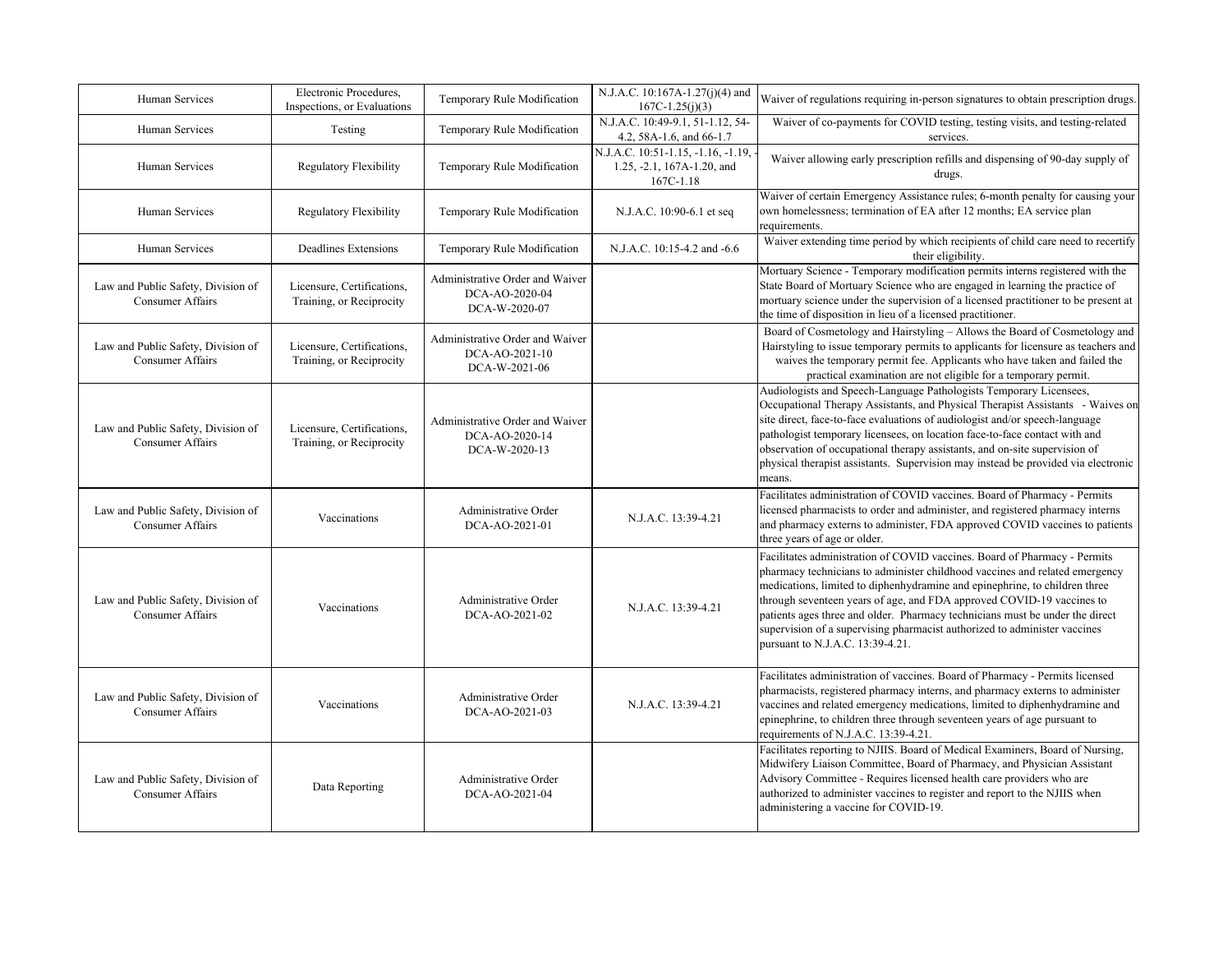| Law and Public Safety, Division of<br><b>Consumer Affairs</b> | Vaccinations                                           | Administrative Order and Waiver<br>DCA-AO-2021-06<br>DCA-W-2021-02                                                                    | Facilitates administration of COVID vaccines. COVID Immunization - Permits<br>certified medical assistants to administer a COVID-19 vaccine to a patient under<br>supervision by a health care practitioner.                                                                                                                                                                                                                                                                                   |
|---------------------------------------------------------------|--------------------------------------------------------|---------------------------------------------------------------------------------------------------------------------------------------|------------------------------------------------------------------------------------------------------------------------------------------------------------------------------------------------------------------------------------------------------------------------------------------------------------------------------------------------------------------------------------------------------------------------------------------------------------------------------------------------|
| Law and Public Safety, Division of<br><b>Consumer Affairs</b> | Vaccinations                                           | Administrative Order and Waiver<br>DCA-AO-2021-12<br>DCA-W-2021-07                                                                    | Facilitates administration of COVID vaccines. COVID Immunization - Expands<br>the group of "health care practitioners-in-training" who are authorized to<br>administer a COVID-19 vaccine to a patient to include students matriculated or<br>actively enrolled a school or training program for pharmacy, pharmacy intern,<br>midwife, respiratory therapy, dental, podiatry, optometry, or veterinary students.                                                                              |
| Law and Public Safety, Division of<br><b>Consumer Affairs</b> | Vaccinations                                           | Administrative Order and Waiver<br>DCA-AO-2021-14<br>DCA-W-2021-08                                                                    | Facilitates administration of COVID vaccines. COVID Immunization - Expands<br>the health care workforce available to administer COVID-19 vaccines. Midwives<br>veterinarians, reactivated retirees, and out-of-state licensees who practiced within<br>the last five years are permitted to administer COVID-19 vaccines upon direction<br>from a doctor of medicine, doctor of osteopathic medicine (D.O.), registered<br>nurse, advanced practice nurse, physician assistant, or pharmacist. |
| Law and Public Safety, Division of<br>Consumer Affairs        | Licensure, Certifications,<br>Training, or Reciprocity | Temporary Rule Waiver<br>March 19, 2020                                                                                               | Waive criminal background check as a pre-requisite of obtaining a health care<br>practitioner certification or licensure.                                                                                                                                                                                                                                                                                                                                                                      |
| Law and Public Safety, Division of<br><b>Consumer Affairs</b> | Licensure, Certifications,<br>Training, or Reciprocity | Temporary Rule Waiver<br>March 19, 2020<br>Board of Marriage and Family<br>Therapy Examiners, Alcohol and<br>Drug Counselor Committee | Authorizes individuals licensed in other states to practice in New Jersey without a<br>New Jersey license. Allow health care providers licensed in other states to obtain<br>New Jersey temporary licensure and provide services to New Jersey patients<br>either through telemedicine or in-person.                                                                                                                                                                                           |
| Law and Public Safety, Division of<br><b>Consumer Affairs</b> | Licensure, Certifications,<br>Training, or Reciprocity | Temporary Rule Waivers<br>March 19, 2020<br>Board of Medical Examiners                                                                | Authorizes individuals licensed in other states to practice in New Jersey without a<br>New Jersey license. Allow health care providers licensed in other states to obtain<br>New Jersey temporary licensure and provide services to New Jersey patients<br>either through telemedicine or in-person.                                                                                                                                                                                           |
| Law and Public Safety, Division of<br><b>Consumer Affairs</b> | Licensure, Certifications,<br>Training, or Reciprocity | Temporary Rule Waiver<br>March 19, 2020<br>Board of Polysomnography                                                                   | Authorizes individuals licensed in other states to practice in New Jersey without a<br>New Jersey license. Allow health care providers licensed in other states to obtain<br>New Jersey temporary licensure and provide services to New Jersey patients<br>either through telemedicine or in-person.                                                                                                                                                                                           |
| Law and Public Safety, Division of<br><b>Consumer Affairs</b> | Licensure, Certifications,<br>Training, or Reciprocity | Temporary Rule Waivers<br>March 19, 2020<br><b>Board of Nursing</b>                                                                   | Authorizes individuals licensed in other states to practice in New Jersey without a<br>New Jersey license. Allow health care providers licensed in other states to obtain<br>New Jersey temporary licensure and provide services to New Jersey patients<br>either through telemedicine or in-person.                                                                                                                                                                                           |
| Law and Public Safety, Division of<br>Consumer Affairs        | Licensure, Certifications,<br>Training, or Reciprocity | Temporary Rule Waiver<br>March 19, 2020<br>Board of Dentistry                                                                         | Authorizes individuals licensed in other states to practice in New Jersey without a<br>New Jersey license. Allow health care providers licensed in other states to obtain<br>New Jersey temporary licensure and provide services to New Jersey patients<br>either through telemedicine or in-person.                                                                                                                                                                                           |
| Law and Public Safety, Division of<br><b>Consumer Affairs</b> | Licensure, Certifications,<br>Training, or Reciprocity | Temporary Rule Waiver<br>March 19, 2020<br>Board of Medical Examiners,<br>Electrologists Advisory Committee                           | Authorizes individuals licensed in other states to practice in New Jersey without a<br>New Jersey license. Allow health care providers licensed in other states to obtain<br>New Jersey temporary licensure and provide services to New Jersey patients<br>either through telemedicine or in-person.                                                                                                                                                                                           |
| Law and Public Safety, Division of<br>Consumer Affairs        | Licensure, Certifications,<br>Training, or Reciprocity | Temporary Rule Waiver<br>March 19, 2020<br>Board of Marriage and Family<br>Therapy Examiners                                          | Authorizes individuals licensed in other states to practice in New Jersey without a<br>New Jersey license. Allow health care providers licensed in other states to obtain<br>New Jersey temporary licensure and provide services to New Jersey patients<br>either through telemedicine or in-person.                                                                                                                                                                                           |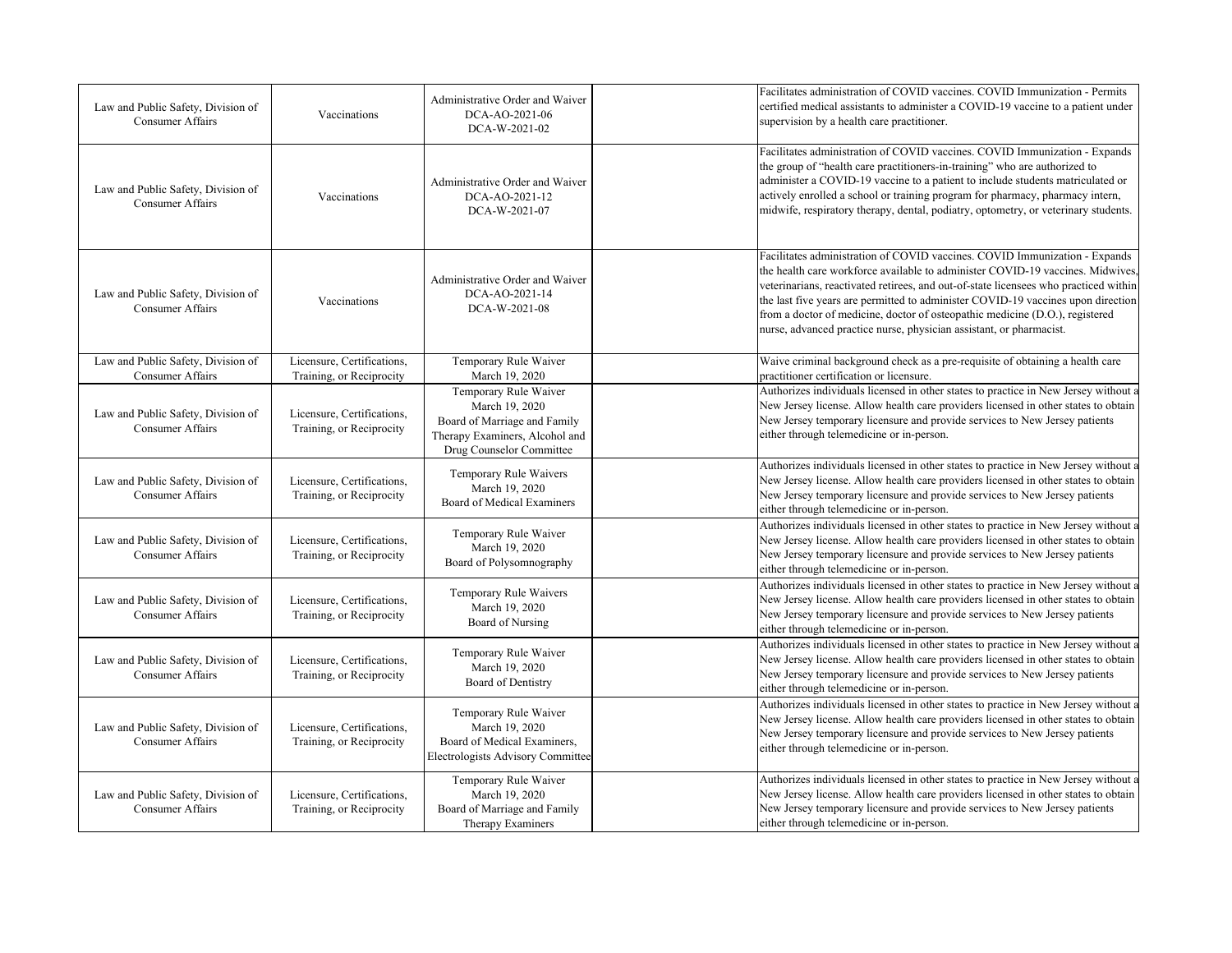| Law and Public Safety, Division of<br><b>Consumer Affairs</b> | Licensure, Certifications,<br>Training, or Reciprocity | Temporary Rule Waiver<br>March 19, 2020<br>Board of Ophthalmic Dispensers<br>and Ophthalmic Technicians                                  | Authorizes individuals licensed in other states to practice in New Jersey without a<br>New Jersey license. Allow health care providers licensed in other states to obtain<br>New Jersey temporary licensure and provide services to New Jersey patients<br>either through telemedicine or in-person.                      |
|---------------------------------------------------------------|--------------------------------------------------------|------------------------------------------------------------------------------------------------------------------------------------------|---------------------------------------------------------------------------------------------------------------------------------------------------------------------------------------------------------------------------------------------------------------------------------------------------------------------------|
| Law and Public Safety, Division of<br><b>Consumer Affairs</b> | Licensure, Certifications,<br>Training, or Reciprocity | Temporary Rule Waiver<br>March 19, 2020<br>Board of Marriage and Family<br>Therapy Examiners, Professional<br><b>Counselor Committee</b> | Authorizes individuals licensed in other states to practice in New Jersey without a<br>New Jersey license. Allow health care providers licensed in other states to obtain<br>New Jersey temporary licensure and provide services to New Jersey patients<br>either through telemedicine or in-person.                      |
| Law and Public Safety, Division of<br><b>Consumer Affairs</b> | Licensure, Certifications,<br>Training, or Reciprocity | Temporary Rule Waiver<br>March 19, 2020<br>Board of Pharmacy                                                                             | Authorizes individuals licensed in other states to practice in New Jersey without a<br>New Jersey license. Allow health care providers licensed in other states to obtain<br>New Jersey temporary licensure and provide services to New Jersey patients<br>either through telemedicine or in-person.                      |
| Law and Public Safety, Division of<br>Consumer Affairs        | Licensure, Certifications,<br>Training, or Reciprocity | Temporary Rule Waiver<br>March 19, 2020<br>Board of Medical Examiners.<br>Physician Assistant Advisory<br>Committee                      | Authorizes individuals licensed in other states to practice in New Jersey without a<br>New Jersey license. Allow health care providers licensed in other states to obtain<br>New Jersey temporary licensure and provide services to New Jersey patients<br>either through telemedicine or in-person.                      |
| Law and Public Safety, Division of<br>Consumer Affairs        | Licensure, Certifications,<br>Training, or Reciprocity | Temporary Rule Waiver<br>March 19, 2020<br>Board of Respiratory Care                                                                     | Authorizes individuals licensed in other states to practice in New Jersey without a<br>New Jersey license. Allow health care providers licensed in other states to obtain<br>New Jersey temporary licensure and provide services to New Jersey patients<br>either through telemedicine or in-person.                      |
| Law and Public Safety, Division of<br>Consumer Affairs        | Licensure, Certifications,<br>Training, or Reciprocity | Temporary Rule Waiver<br>March 19, 2020<br>Board of Social Work Examiners                                                                | Authorizes individuals licensed in other states to practice in New Jersey without a<br>New Jersey license. Allow health care providers licensed in other states to obtain<br>New Jersey temporary licensure and provide services to New Jersey patients<br>either through telemedicine or in-person.                      |
| Law and Public Safety, Division of<br><b>Consumer Affairs</b> | Licensure, Certifications,<br>Training, or Reciprocity | Temporary Rule Waiver<br>March 19, 2020<br>Certified Psychoanalysts Advisory<br>Committee                                                | Authorizes individuals licensed in other states to practice in New Jersey without a<br>New Jersey license. Allow health care providers licensed in other states to obtain<br>New Jersey temporary licensure and provide services to New Jersey patients<br>either through telemedicine or in-person.                      |
| Law and Public Safety, Division of<br><b>Consumer Affairs</b> | Licensure, Certifications,<br>Training, or Reciprocity | Temporary Rule Waiver<br>March 19, 2020<br>Board of Psychological Examiners                                                              | Authorizes individuals licensed in other states to practice in New Jersey without a<br>New Jersey license. Allow health care providers licensed in other states to obtain<br>New Jersey temporary licensure and provide services to New Jersey patients<br>either through telemedicine or in-person.                      |
| Law and Public Safety, Division of<br><b>Consumer Affairs</b> | Telehealth                                             | Waiver<br>DCA-W-2020-06                                                                                                                  | Waived provisions which protect patients (requiring licensee to review records<br>before providing services and to use video components), provisions are not<br>overly burdensome. Telehealth - Temporary waiver of telemedicine rules to allow<br>healthcare practitioners to more easily provide care via telemedicine. |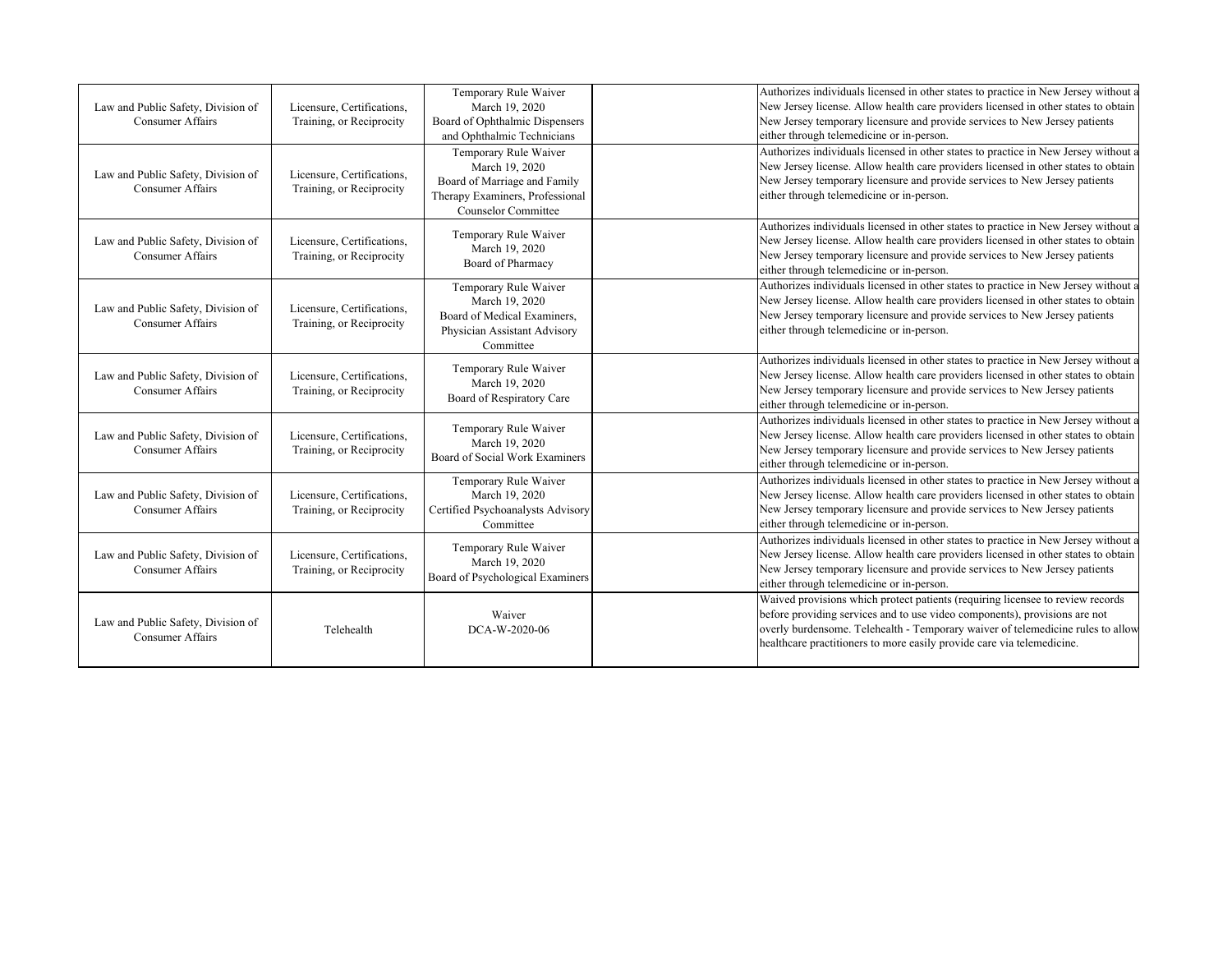|                                                               |                                                        |                                                                    | Authorizes individuals who have not practiced recently to obtain licensure -                                                                                                                                                                                                                                                                                                                                                                                                                                                                                                                                                                                                                                                                                                                                                                                                                                                                                                                                                                                                                   |
|---------------------------------------------------------------|--------------------------------------------------------|--------------------------------------------------------------------|------------------------------------------------------------------------------------------------------------------------------------------------------------------------------------------------------------------------------------------------------------------------------------------------------------------------------------------------------------------------------------------------------------------------------------------------------------------------------------------------------------------------------------------------------------------------------------------------------------------------------------------------------------------------------------------------------------------------------------------------------------------------------------------------------------------------------------------------------------------------------------------------------------------------------------------------------------------------------------------------------------------------------------------------------------------------------------------------|
| Law and Public Safety, Division of<br><b>Consumer Affairs</b> | Licensure, Certifications,<br>Training, or Reciprocity | Administrative Order<br>DCA-AO-2020-02                             | ongoing need for nursing services. Permits temporary re-activation of healthcare<br>licenses that lapsed within the last 5 years.<br>Allows individuals licensed in other states who practice in New Jersey without a<br>New Jersey license (pursuant to program above) to participate in the Prescription<br>Monitoring Program.<br><b>CDS</b><br>Registration - Temporary suspension of the requirement to hold a controlled<br>dangerous substance registration in order to register with the Prescription<br>Monitoring Program for healthcare professionals who receive an expedited<br>temporary license.<br>Advanced Practice Nurse (APN) - Temporary suspension of the requirement for<br>an APN to enter into a joint protocol with a collaborating physician.<br>Physician Assistant (PA) - Temporary suspension of the requirement for a PA to<br>enter into a signed delegation agreement.<br>Mortuary Science - Written signature requirements pertaining to prepaid funeral<br>agreements and authorization to commence funeral services can be met by<br>electronic signatures. |
| Law and Public Safety, Division of<br>Consumer Affairs        | Licensure, Certifications,<br>Training, or Reciprocity | Administrative Order and Waiver<br>DCA-AO-2020-05<br>DCA-W-2020-09 | Emergency Graduate License Program - Permits recent graduates of certain<br>nursing, pharmacy, physician assistant and respiratory care schools to obtain an<br>emergency graduate license.                                                                                                                                                                                                                                                                                                                                                                                                                                                                                                                                                                                                                                                                                                                                                                                                                                                                                                    |
| Law and Public Safety, Division of<br>Consumer Affairs        | Testing                                                | Administrative Order and Waiver<br>DCA-AO-2020-06<br>DCA-W-2020-10 | Facilitates testing for COVID-19. Pharmacist COVID-19 testing - Permits<br>pharmacists in New Jersey to collect specimens to test for COVID-19 or its<br>antibodies using tests approved by the FDA or authorized pursuant to an<br>Emergency Use Authorization, and requires pharmacists to notify the Board of<br>Pharmacy, maintain records consistent with Board recordkeeping requirements,<br>and comply with certain safety precautions for testing.                                                                                                                                                                                                                                                                                                                                                                                                                                                                                                                                                                                                                                    |
| Law and Public Safety, Division of<br>Consumer Affairs        | Licensure, Certifications,<br>Training, or Reciprocity | Administrative Order<br>DCA-AO-2020-12<br>DCA-W-2020-11            | Facilitates provision of needed services. Graduate Licensure Program for Mental<br>Health Professionals - Permits recent graduates of certain social work and<br>professional counselor schools to obtain an emergency graduate license.                                                                                                                                                                                                                                                                                                                                                                                                                                                                                                                                                                                                                                                                                                                                                                                                                                                       |
| Law and Public Safety, Division of<br>Consumer Affairs        | Telehealth                                             | Administrative Order and Waiver<br>DCA-AO-2020-15<br>DCA-W-2020-14 | Encourages telemedicine, matches continued relaxation at federal level.<br>Telemedicine Encounters - Administrative Order and waiver of rules to allow<br>healthcare practitioners to utilize telemedicine encounters to meet CDS<br>prescribing requirements and cannabis authorization requirements.                                                                                                                                                                                                                                                                                                                                                                                                                                                                                                                                                                                                                                                                                                                                                                                         |
| Law and Public Safety, Division of<br><b>Consumer Affairs</b> | Vaccinations                                           | Administrative Order<br>DCA-AO-2020-19                             | Facilitates administration of influenza vaccines. Pharmacy Interns and Externs -<br>Administrative Order allowing pharmacy interns and pharmacy externs to<br>administer influenza vaccines to patients over age 7 and under age 18 (with<br>prescription requirements for children between ages 7 and 9), and administer all<br>authorized vaccines, including for influenza, to eligible patients who are 18 and<br>older.                                                                                                                                                                                                                                                                                                                                                                                                                                                                                                                                                                                                                                                                   |
| Law and Public Safety, Division of<br>Consumer Affairs        | Office Practice and Protocols                          | Administrative Order<br>DCA-AO-2021-11                             | Healthcare Services in Office Practices - Makes clear to health care practitioners<br>the need to continually assess community spread of COVID-19 while balancing<br>patients' health care needs, and clarifies that patients may be accompanied by<br>companions as needed, including during pregnancy-related care. The<br>Administrative Order also ensures that standards for operation of office-based<br>practices enforced by the Division are consistent with current CDC guidance,<br>New Jersey Department of Health guidance, and Executive Order 192 concerning<br>workplace safety.                                                                                                                                                                                                                                                                                                                                                                                                                                                                                               |